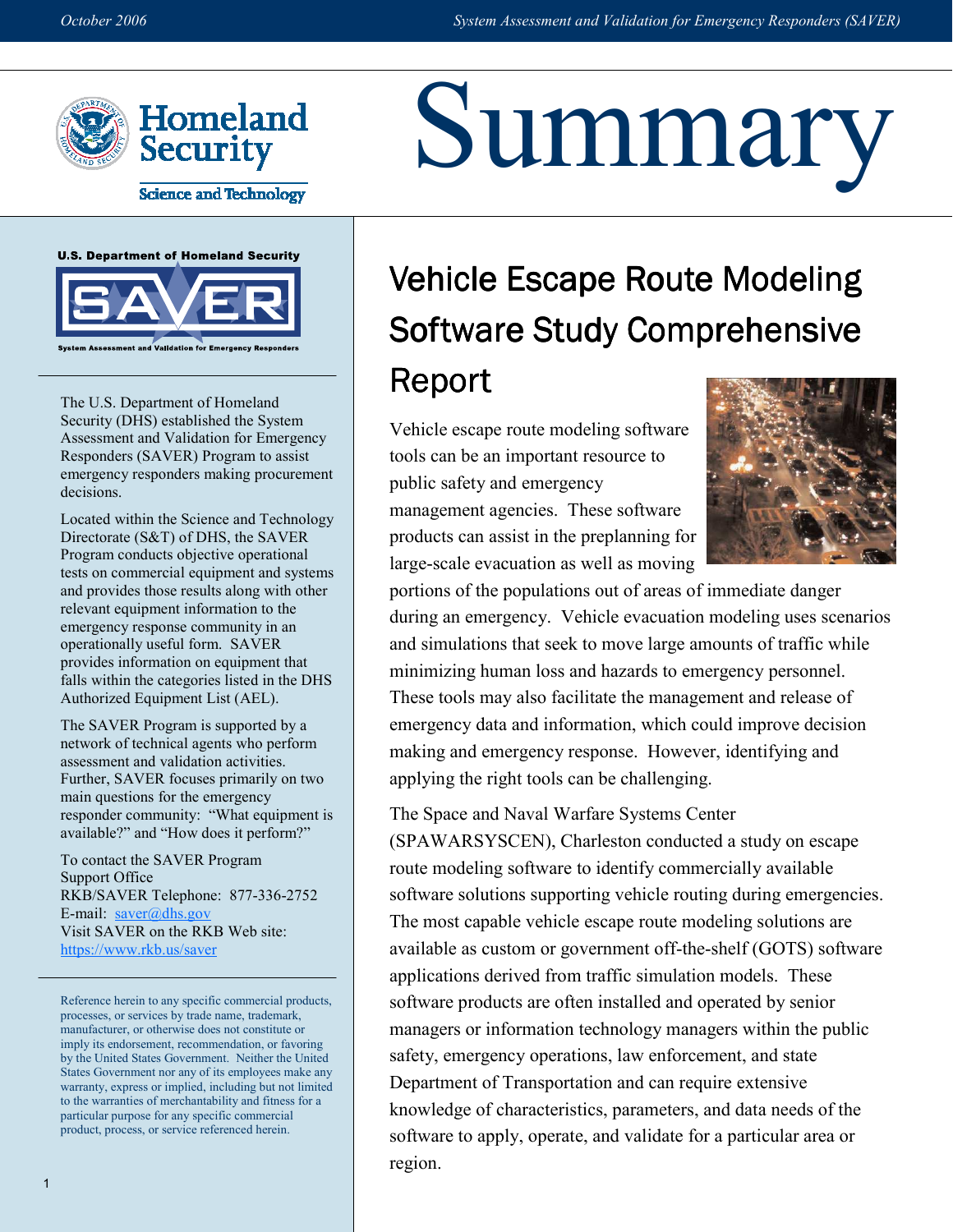The software products mentioned in the report provide various levels of analysis. The output information can be used in decision making during preplanning, response, or post-analysis purposes. The different software products and applications can provide various levels of information on various geographic scales and transportation network configurations. The software products can simulate basic traffic flow for single vehicle types on primary routes to complex traffic flows for many vehicle types on primary and secondary routes. The software products also can simulate vehicle lane changes, various vehicle speeds, and effective road rerouting as a result of accidents.

 For these reasons, the comprehensive report focuses on the current state of the vehicle escape route modeling software market, current uses and capabilities, selection and implementation considerations, data requirements, supporting technologies, and future trends. The report also covers the software features, functions, or capabilities that emergency responders would find most useful. In technology's future directions and ways to make vehicle escape route modeling technology more useful and cost effective for potential users. The report dies not provide an exhaustive list of products available for addressing vehicle escape route modeling nor does it provide comparative assessment and validation information across multiple software products.

 This summery contains excerpts from the Vehicle Escape Route Modeling Software Study Comprehensive Report. The report should be



GOTS Software Product User Interface for Model Parameters



GOTS Software Product Emergency Response Zones

 reviewed for the full discussion and recommendations. The complete report can be found on the SAVER Web site (https://www.rkb.us/saver)

#### Background

 Emergency responders can benefit from escape route modeling information to aid decision making for population evacuation through vehicle routing. Emergency evacuation involves complex operations that require interaction among various federal, state and local agencies. Consideration must be given to the combination of policy and technical issues, along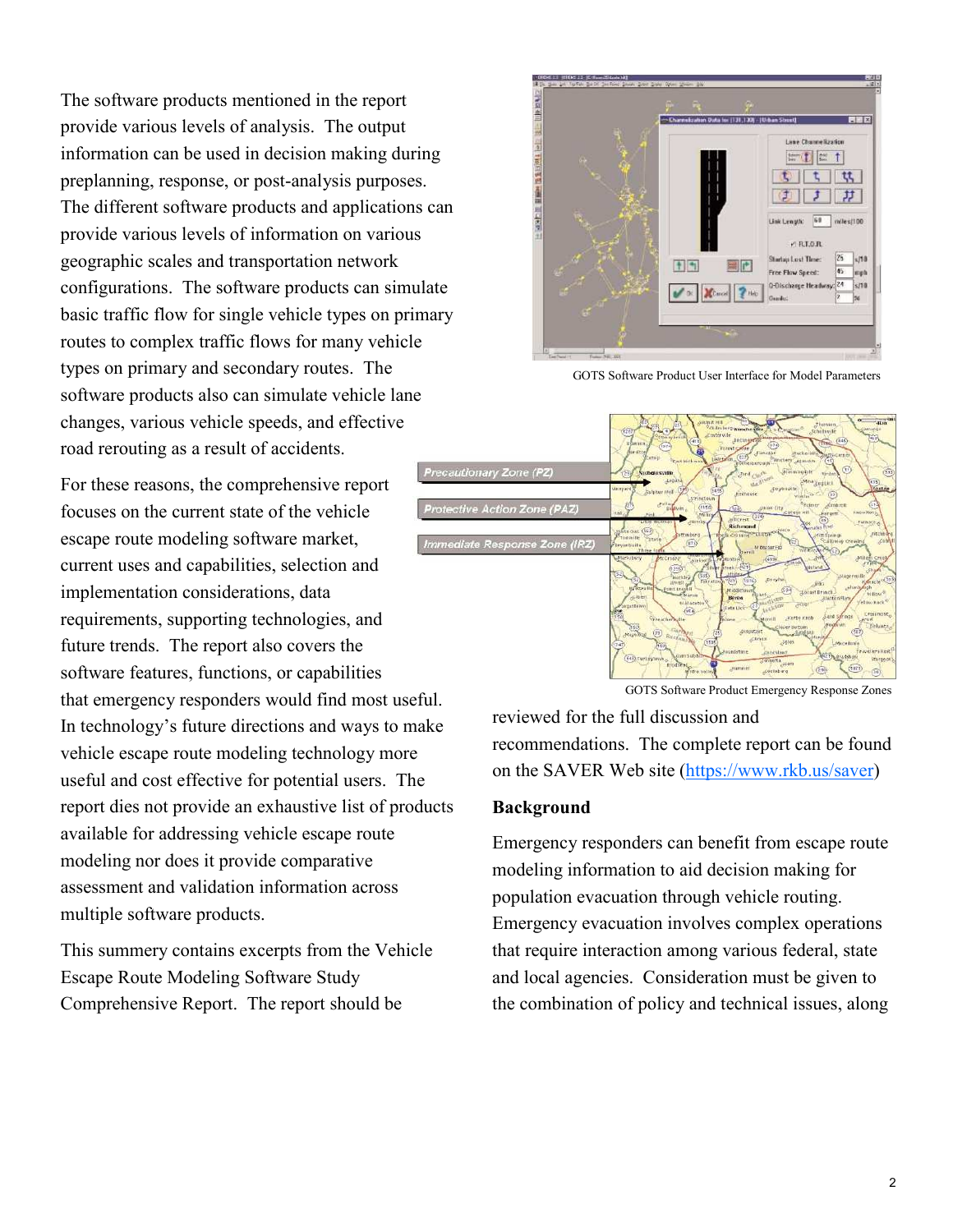with the integration of operational management and model applications to increase the likelihood of effective escape modeling software utilization.

 The comprehensive report can assist agencies in understanding, identifying, and selecting software products and/ or technologies that satisfy their transportation evacuation planning or response needs. The report includes an overview of vehicle escape route modeling software capabilities, approaches data inputs, and a process for selecting an escape route modeling product or alternative solutions, such as route finder software products or traffic or transportation monitoring and control systems (i.e., Intelligent Transportation Systems [ITS] technology). The software product information included in the report is based on vendor-supplied data or publicly available literature.

#### Collaboration

Small- and medium-sized agencies may consider using vehicle escape route modeling capabilities available from other organizations such as the Federal Emergency Management Agency (FEMA), Federal Highway Administration (FHWA), or a state Department of Transportation (DOT). It also may be beneficial for several small agencies to form a regional escape route modeling capability to facilitate emergency traffic planning and management. In man cases, smaller traffic management organizations may find route finder software products or ITS technologies to be more useful and accessible options to meet individual agency requirements.

### National Standards

 Due to the numerous data requirements of currents traffic simulation software products, standards to aid in the interchange of escape route modeling data between emergency traffic software products could be beneficial. A standardized markup language for

 the exchange of data among a wide variety of software products could assist in developing a data exchange format for escape route modeling data. If a standard was developed, it may offer opportunities for agencies wishing to use multiple software products, and allow easier migration to new and improved software products over time.

## Data Sharing

 One of the major obstacles preventing widespread adoption of escape route modeling software is the difficulty of correctly using and acquiring the required data and databases. This includes route data, population density data, vehicle type data, etc. To be most effective, the data would have to be developed or converted to a standard format or design to maximize utility with minimal data translation issues.

### **Conclusion**

 The current state of the escape route modeling software market makes implementing these products problematic for many emergency responder organizations. In most cases, it may be more practical and most cost effective for state or national level organizations to operate the software models and distribute the results to local agencies. Another current trend in this area is the convergence of ITS technology with escape route modeling capabilities to achieve real-time traffic flow optimization. ITS technologies, including vehicle motion sensors and cameras, are also invaluable tools in enabling emergency responders to assess situation and respond to them in effective and timely manner without the need for high-end modeling and simulation software.

 With increased government support and technology improvements, escape route modeling software is expected to be applied to a greater number of situations for the improvement of preplanning